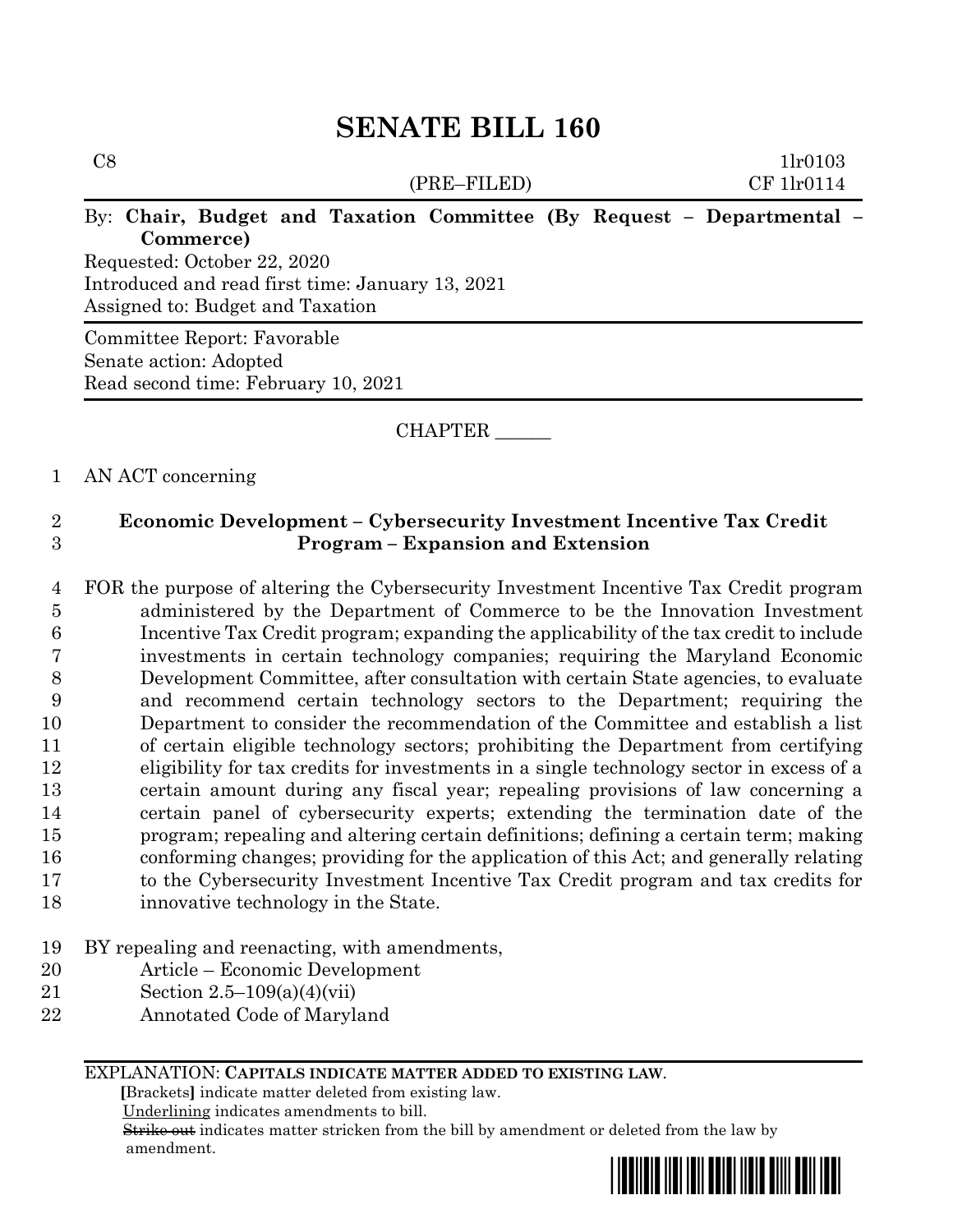|                                    | $\overline{2}$                                                                                                                                                                                  | <b>SENATE BILL 160</b>                                                                   |
|------------------------------------|-------------------------------------------------------------------------------------------------------------------------------------------------------------------------------------------------|------------------------------------------------------------------------------------------|
| $\mathbf{1}$                       |                                                                                                                                                                                                 | (2018 Replacement Volume and 2020 Supplement)                                            |
| $\overline{2}$<br>3<br>4<br>5<br>6 | BY repealing and reenacting, with amendments,<br>Section $6-226(a)(2)(ii)80$ .<br>Annotated Code of Maryland                                                                                    | Article - State Finance and Procurement<br>(2015 Replacement Volume and 2020 Supplement) |
| 7<br>8<br>9<br>10                  | BY repealing and reenacting, with amendments,<br>Article - Tax - General<br>Section 1-303(i) and 10-733                                                                                         |                                                                                          |
| 11                                 | Annotated Code of Maryland<br>(2016 Replacement Volume and 2020 Supplement)                                                                                                                     |                                                                                          |
| 12<br>13<br>14<br>15               | BY repealing and reenacting, with amendments,<br>Chapter 390 of the Acts of the General Assembly of 2013, as amended by Chapter<br>578 of the Acts of the General Assembly of 2018<br>Section 2 |                                                                                          |
| 16                                 | SECTION 1. BE IT ENACTED BY THE GENERAL ASSEMBLY OF MARYLAND,                                                                                                                                   |                                                                                          |
| 17                                 | That the Laws of Maryland read as follows:                                                                                                                                                      |                                                                                          |
| 18                                 |                                                                                                                                                                                                 | <b>Article - Economic Development</b>                                                    |
| 19                                 | $2.5 - 109.$                                                                                                                                                                                    |                                                                                          |
| 20                                 | (a)                                                                                                                                                                                             | In this section, "economic development program" means:                                   |
| 21<br>22                           | (4)<br>including:                                                                                                                                                                               | each of the tax credit programs administered by the Department,                          |
| 23<br>24                           | (vii)<br>Credit;                                                                                                                                                                                | the [Cybersecurity] INNOVATION Investment Incentive Tax                                  |
| 25                                 |                                                                                                                                                                                                 | <b>Article - State Finance and Procurement</b>                                           |
| 26                                 | $6 - 226.$                                                                                                                                                                                      |                                                                                          |
| $27\,$<br>28                       | (2)<br>(a)<br>(ii)<br>to the following funds:                                                                                                                                                   | The provisions of subparagraph (i) of this paragraph do not apply                        |
| 29                                 |                                                                                                                                                                                                 | the [Cybersecurity] <b>INNOVATION</b> Investment Fund;<br>80.                            |
| 30                                 |                                                                                                                                                                                                 | Article - Tax - General                                                                  |
| $31\,$                             | $1 - 303.$                                                                                                                                                                                      |                                                                                          |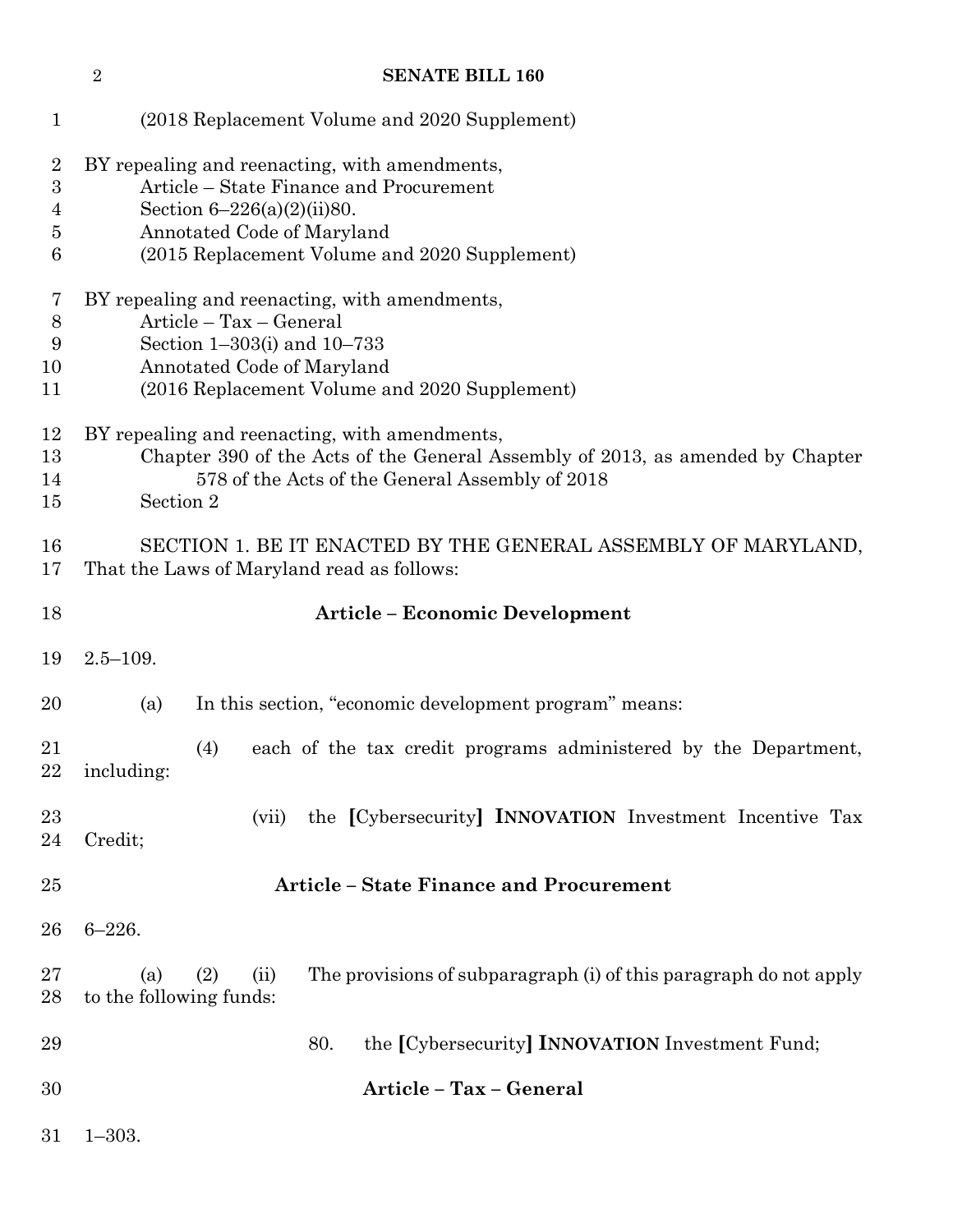(i) On or before July 1, 2023, an evaluation shall be made of the tax credits under

 § 10–733 of this article (**[**cybersecurity**] INNOVATION** investment incentive) and § 10–733.1 of this article (purchase of cybersecurity technology or service). 10–733. (a) (1) In this section the following words have the meanings indicated. (2) (i) 1. "Company" means any entity of any form duly organized and existing under the laws of any jurisdiction for the purpose of conducting business for profit. 2. "Company" includes an entity that becomes duly organized and existing under the laws of any jurisdiction for the purpose of conducting business for profit within 4 months of receiving a qualified investment. 11 (ii) "Company" does not include a sole proprietorship. **[**(3) "Cybersecurity company" means a company organized for profit that is engaged primarily in the development of innovative and proprietary cybersecurity technology. (4) "Cybersecurity technology" means products or goods intended to detect or prevent activity intended to result in unauthorized access to, exfiltration of, manipulation of, or impairment to the integrity, confidentiality, or availability of an information system or information stored on or transiting an information system.**] [**(5)**] (3)** "Department" means the Department of Commerce. **[**(6)**] (4)** (i) "Investment" means the contribution of money in cash or cash equivalents expressed in United States dollars, at a risk of loss, to a qualified Maryland **[**cybersecurity**] TECHNOLOGY** company in exchange for stock, a partnership or membership interest, or any other ownership interest in the equity of the qualified Maryland **[**cybersecurity**] TECHNOLOGY** company, title to which ownership interest shall vest in the qualified investor. (ii) "Investment" does not include debt unless it is convertible debt. (iii) For purposes of this section, an investment is at risk of loss when repayment entirely depends on the success of the business operations of the qualified company. **[**(7) "Panel" means the panel that the Department may establish under subsection (e) of this section composed of experts in the area of cybersecurity technology. (8)**] (5)** (i) "Qualified investor" means any individual or entity that invests at least \$25,000 in a qualified Maryland **[**cybersecurity**] TECHNOLOGY** company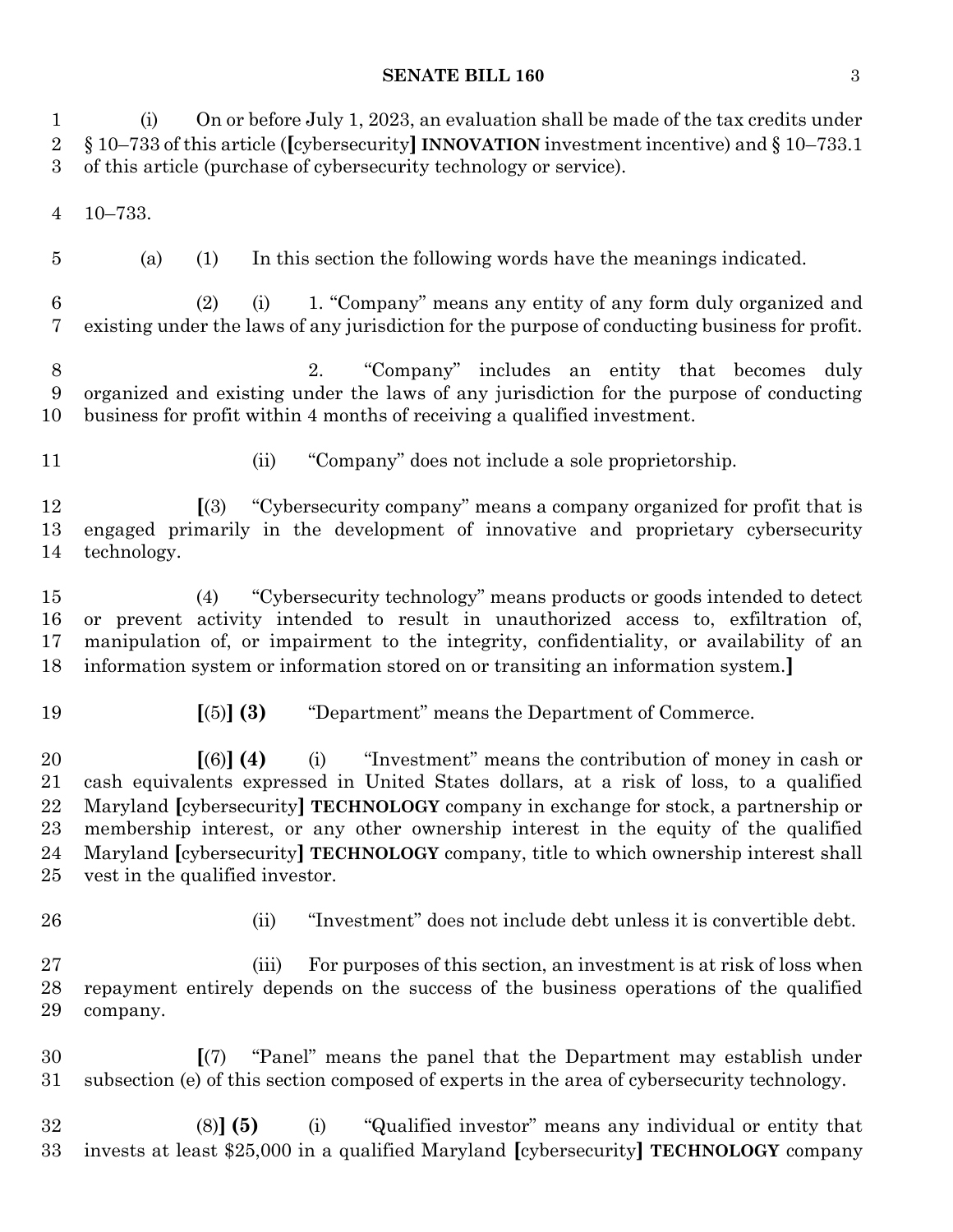and that is required to file an income tax return in any jurisdiction.

 (ii) "Qualified investor" does not include a qualified pension plan, an individual retirement account, or any other qualified retirement plan under the Employee Retirement Income Security Act of 1974, as amended, or fiduciaries or custodians under such plans, or similar tax–favored plans or entities under the laws of other countries.

 **[**(9)**] (6) (I)** "Qualified Maryland **[**cybersecurity**] TECHNOLOGY** company" means a **[**cybersecurity**] TECHNOLOGY** company that has met the criteria set forth in subsection (b)(2) of this section.

# **(II) "QUALIFIED MARYLAND TECHNOLOGY COMPANY" DOES NOT INCLUDE A TECHNOLOGY COMPANY THAT IS OR HAS BEEN CERTIFIED AS A QUALIFIED MARYLAND BIOTECHNOLOGY COMPANY UNDER § 10–725 OF THIS SUBTITLE.**

- 
- **[**(10)**] (7)** "Secretary" means the Secretary of Commerce.

# **(8) "TECHNOLOGY COMPANY" MEANS A COMPANY ORGANIZED FOR PROFIT THAT IS ENGAGED IN THE RESEARCH, DEVELOPMENT, OR COMMERCIALIZATION OF INNOVATIVE AND PROPRIETARY TECHNOLOGY.**

 (b) (1) Subject to paragraph (2) of this subsection and subsections (d) and **[**(f)**] (E)** of this section, for the taxable year in which an investment in a qualified Maryland **[**cybersecurity**] TECHNOLOGY** company is made, a qualified investor may claim a credit against the State income tax in an amount equal to the amount of tax credit stated in the final credit certificate approved by the Secretary for the investment as provided under this section.

 (2) To be eligible for the tax credit described in paragraph (1) of this subsection, the qualified investor:

 (i) may not, after making the proposed investment, own or control more than 25% of the equity interests in the qualified Maryland **[**cybersecurity**] TECHNOLOGY** company in which the investment is made; and

- (ii) at least 30 days prior to making an investment in a qualified Maryland **[**cybersecurity**] TECHNOLOGY** company for which the qualified investor would be eligible for an initial tax credit certificate under this subsection, shall submit an application to the Department containing the following:
- 32 1. evidence that the investor is:

 A. if a company, duly organized and in good standing in the jurisdiction under the laws under which it is organized;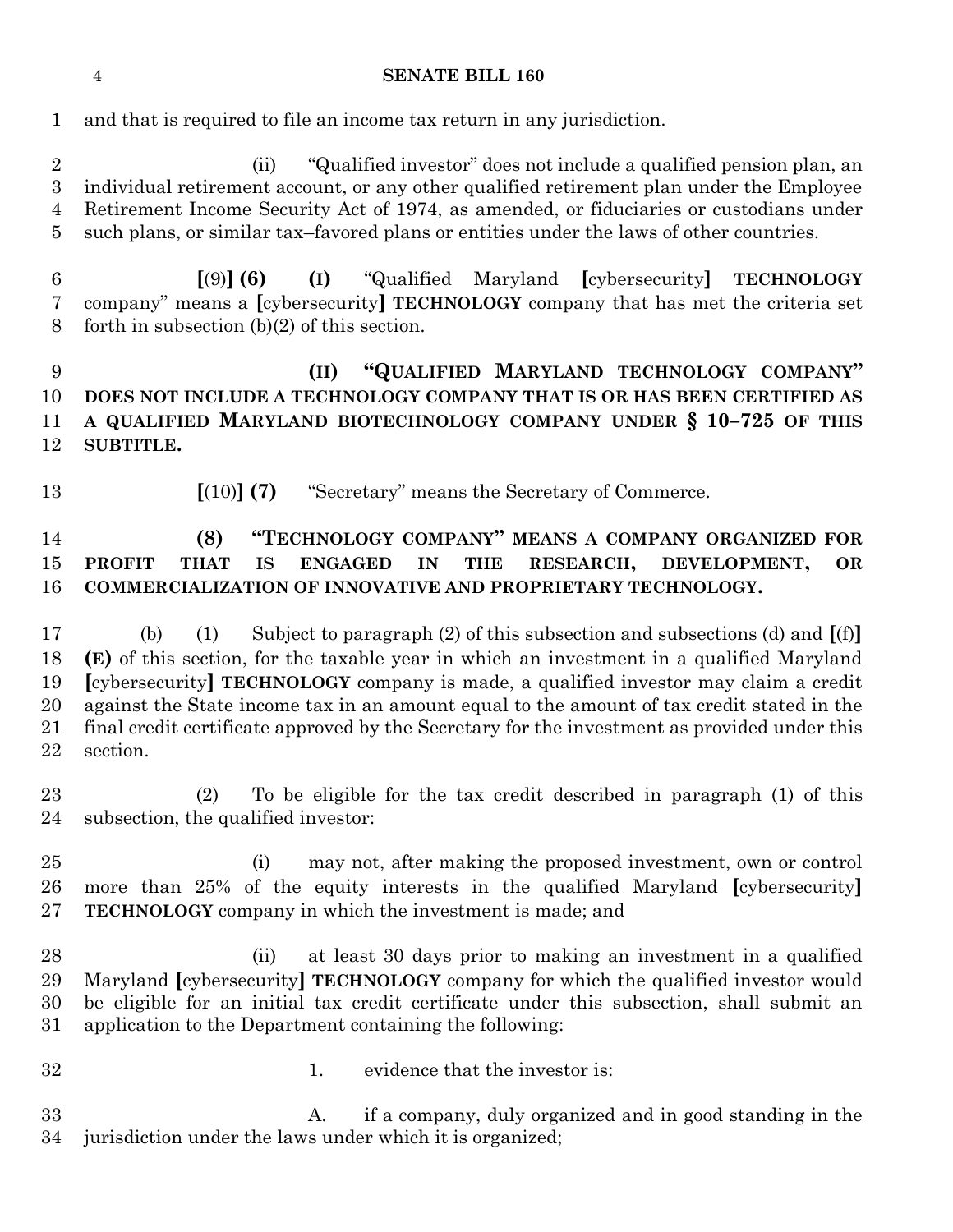| $\mathbf{1}$<br>$\overline{2}$     | current in the payment of all tax obligations to a state or<br>В.<br>any unit or subdivision of a state; and                                                                                                                                                                                                                                                             |
|------------------------------------|--------------------------------------------------------------------------------------------------------------------------------------------------------------------------------------------------------------------------------------------------------------------------------------------------------------------------------------------------------------------------|
| $\boldsymbol{3}$<br>$\overline{4}$ | not in default under the terms of any contract with,<br>$C_{\cdot}$<br>indebtedness to, or grant from a state or any unit or subdivision of a state;                                                                                                                                                                                                                     |
| $\overline{5}$<br>6<br>7           | evidence that the qualified Maryland [cybersecurity]<br>2.<br><b>TECHNOLOGY</b> company has satisfied the following minimum requirements for<br>consideration as a qualified Maryland [cybersecurity] TECHNOLOGY company:                                                                                                                                                |
| 8                                  | has its headquarters and base of operations in this State;<br>А.                                                                                                                                                                                                                                                                                                         |
| 9<br>10                            | Β.<br>has not participated in the tax credit program under this<br>section for more than [1] 3 prior fiscal [year] YEARS;                                                                                                                                                                                                                                                |
| 11                                 | C.<br>has an aggregate capitalization of at least \$100,000;                                                                                                                                                                                                                                                                                                             |
| 12                                 | D.<br>owns or has properly licensed any proprietary technology;                                                                                                                                                                                                                                                                                                          |
| 13                                 | Е.<br>has fewer than 50 full-time employees;                                                                                                                                                                                                                                                                                                                             |
| 14<br>15                           | F.<br>does not have its securities publicly traded on any<br>exchange;                                                                                                                                                                                                                                                                                                   |
| 16                                 | G.<br>is in good standing;                                                                                                                                                                                                                                                                                                                                               |
| 17<br>18                           | is current in the payment of all tax obligations to the State<br>Η.<br>or any unit or subdivision of the State;                                                                                                                                                                                                                                                          |
| 19<br>20                           | is not in default under the terms of any contract with,<br>I.<br>indebtedness to, or grant from the State or any unit or subdivision of the State; and                                                                                                                                                                                                                   |
| 21<br>22<br>23<br>24<br>$25\,$     | meets any other reasonable requirements of the<br>$J_{\cdot}$<br>Department evidencing that the company is a going concern [primarily] engaged in the<br>RESEARCH, development, OR COMMERCIALIZATION of innovative and proprietary<br>[cybersecurity] technology IN AN ELIGIBLE TECHNOLOGY SECTOR IDENTIFIED IN<br>ACCORDANCE WITH PARAGRAPH (3) OF THIS SUBSECTION; and |
| 26                                 | 3.<br>any other information the Department may require.                                                                                                                                                                                                                                                                                                                  |
| $27\,$<br>28<br>29                 | (3)<br>AFTER CONSULTING WITH THE DEPARTMENT AND THE<br>(I)<br>MARYLAND DEPARTMENT OF LABOR, EACH YEAR THE MARYLAND ECONOMIC<br><b>DEVELOPMENT COMMISSION SHALL:</b>                                                                                                                                                                                                      |
| 30<br>$31\,$                       | 1.<br><b>EVALUATE</b><br><b>THE</b><br><b>POTENTIAL</b><br><b>EMPLOYMENT</b><br><b>AND</b><br>ECONOMIC GROWTH OF MARYLAND'S TECHNOLOGY SECTORS; AND                                                                                                                                                                                                                      |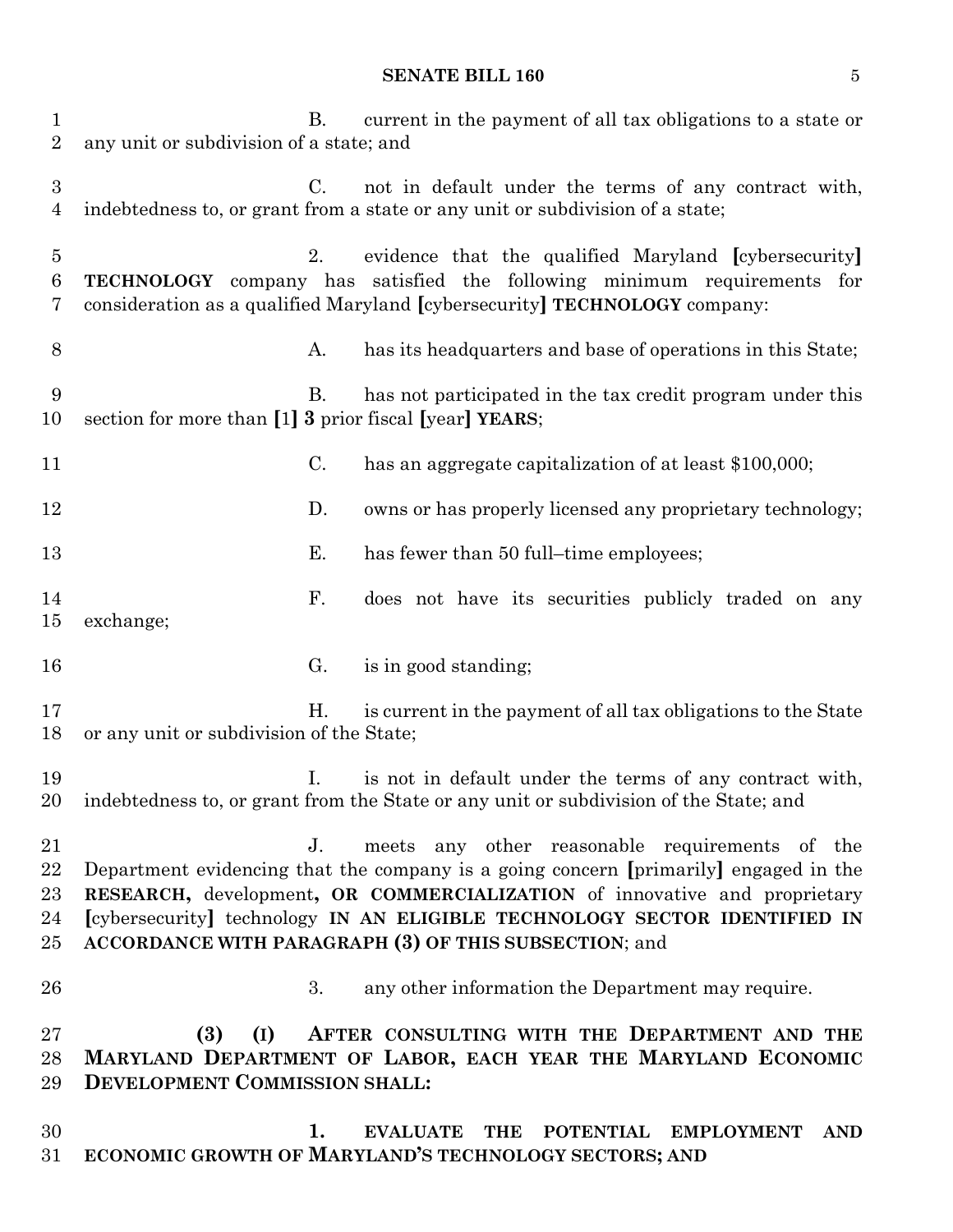```
1 2. RECOMMEND ELIGIBLE TECHNOLOGY SECTORS TO 
2 THE DEPARTMENT.
3 (II) EACH YEAR THE DEPARTMENT SHALL:
4 1. CONSIDER THE RECOMMENDATION OF THE 
5 MARYLAND ECONOMIC DEVELOPMENT COMMISSION; AND
6 2. ESTABLISH A LIST OF TECHNOLOGY SECTORS THAT 
7 WILL BE ELIGIBLE FOR THE TAX CREDIT UNDER THIS SECTION.
8 (III) IN DETERMINING WHETHER A COMPANY IS ENGAGED IN AN 
9 ELIGIBLE TECHNOLOGY SECTOR, THE DEPARTMENT SHALL CONSIDER THE 
10 DEFINITIONS SET FORTH IN THE NORTH AMERICAN INDUSTRY CLASSIFICATION 
11 SYSTEM (NAICS).
12 (c) (1) The Department shall:
13 (i) approve all applications that qualify for credits under this section
14 on a first–come, first–served basis; and
15 (ii) within 30 calendar days of receipt of an application:
16 16 1. certify the amount of any approved tax credits to a
17 qualified investor; and
18 2. determine whether a [cybersecurity] TECHNOLOGY
19 company qualifies for investments that are eligible for the tax credit under this section.
20 (2) (i) After the date on which the Department issues an initial tax 
21 credit certificate under this section, a qualified investor shall have 30 calendar days to 
22 make an investment in a qualified Maryland [cybersecurity] TECHNOLOGY company 
23 under this section.
24 (ii) Within 10 calendar days after the date on which a qualified 
25 investor makes the investment, the qualified investor shall provide to the Department 
26 notice and proof of the making of the investment, including:
27 1. the date of the investment;
28 2. the amount invested;
29 3. proof of the receipt of the invested funds by the qualified
```
Maryland **[**cybersecurity**] TECHNOLOGY** company;

**SENATE BILL 160**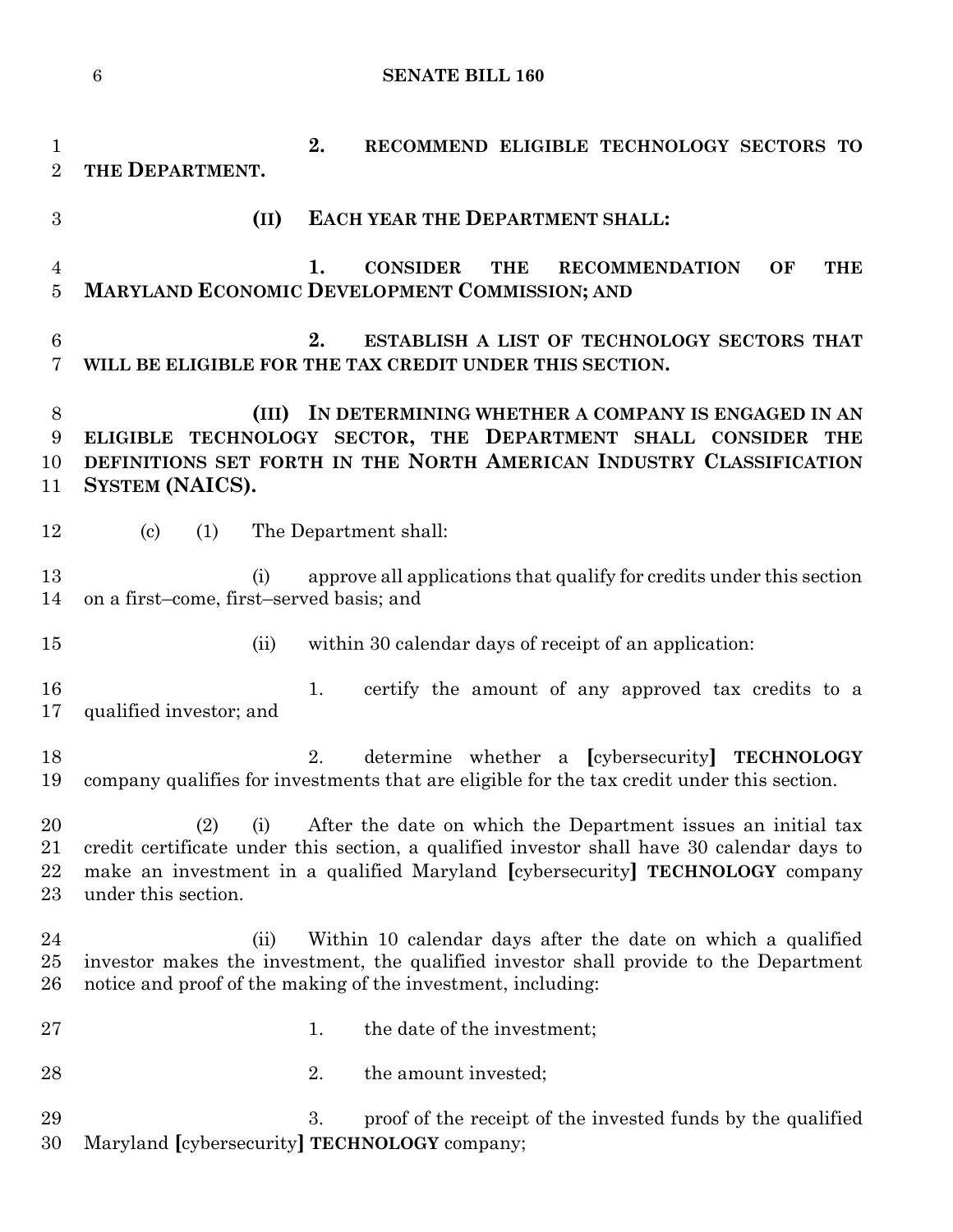4. a complete description of the nature of the ownership interest in the equity of the qualified Maryland **[**cybersecurity**] TECHNOLOGY** company acquired in consideration of the investment; and 5. any reasonable supporting documentation the Department may require. (iii) If a qualified investor does not provide the notice and proof of the making of the investment required in subparagraph (ii) of this paragraph within 40 calendar days after the date on which the Department issues an initial tax credit certificate under this section: 1. the Department shall rescind the initial tax credit certificate; and 12 2. the credit amount allocated to the rescinded certificate shall revert to the Maryland **[**Cybersecurity**] INNOVATION** Investment Tax Credit Reserve Fund and shall be available in the applicable fiscal year for allocation by the Department to other initial tax credit certificates in accordance with the provisions of this section. (d) (1) The tax credit allowed in an initial tax credit certificate issued under this section is: (i) except as provided in item (ii) of this paragraph, 33% of the investment in a qualified Maryland **[**cybersecurity**] TECHNOLOGY** company, not to exceed \$250,000; or (ii) if a qualified Maryland **[**cybersecurity**] TECHNOLOGY** company is located in Allegany County, Dorchester County, Garrett County, or Somerset County, 50% of the investment in the qualified Maryland **[**cybersecurity**] TECHNOLOGY** company, not to exceed \$500,000. (2) During any fiscal year, the Secretary may not certify eligibility for tax credits for investments in**: (I)** a single qualified Maryland **[**cybersecurity**] TECHNOLOGY** company that in the aggregate exceed 15% of the total appropriations to the Maryland **[**Cybersecurity**] INNOVATION** Investment Tax Credit Reserve Fund for that fiscal year**; OR (II) A SINGLE TECHNOLOGY SECTOR THAT IN THE AGGREGATE EXCEED 25% OF THE TOTAL APPROPRIATIONS TO THE MARYLAND INNOVATION INVESTMENT TAX CREDIT RESERVE FUND FOR THAT FISCAL YEAR**. (3) If the credit allowed under this section in any taxable year exceeds the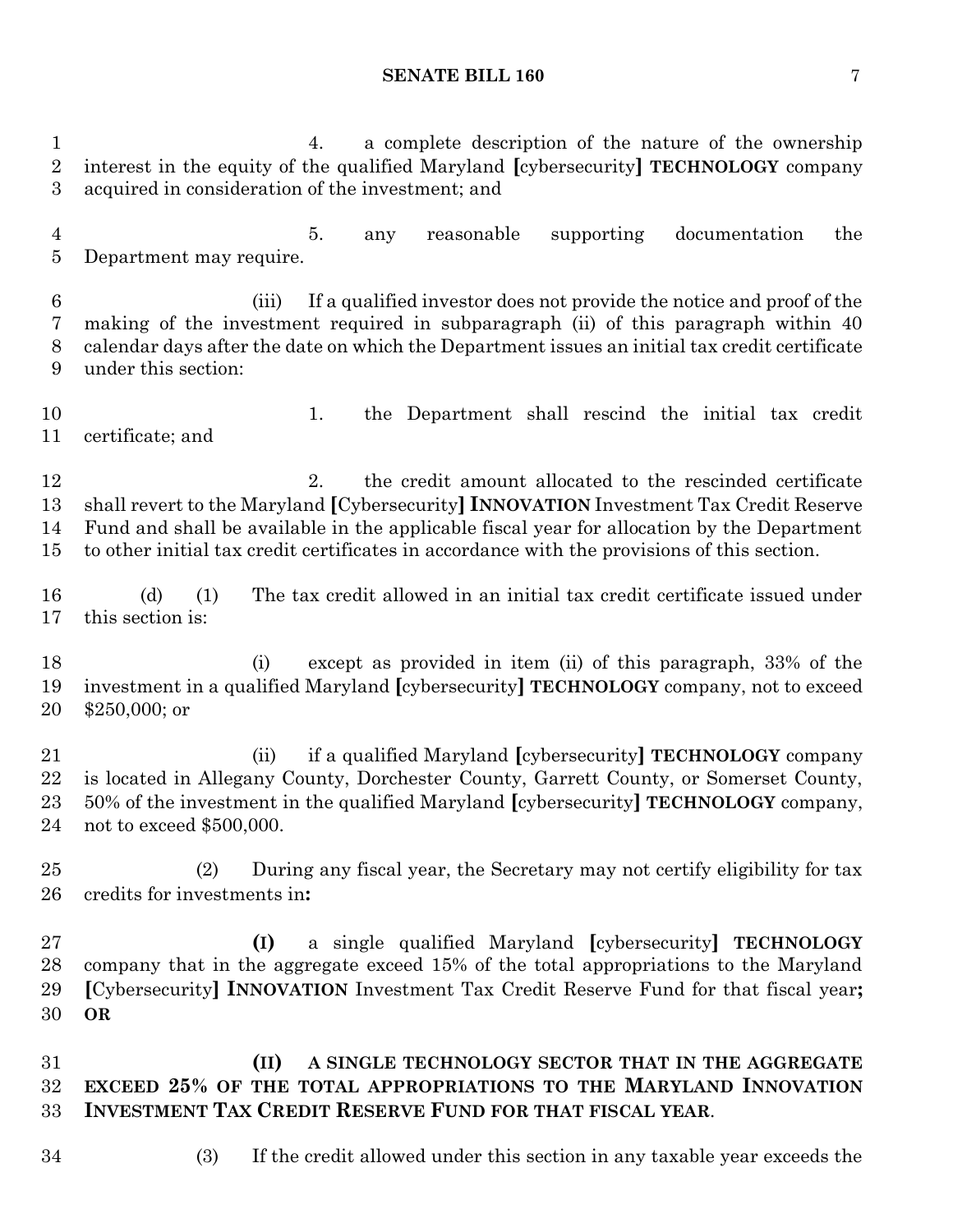State income tax for that taxable year, an individual or a corporation may claim a refund

in the amount of the excess.

 **[**(e) (1) The Department may establish a panel composed of experts in the area of cybersecurity technology. (2) The Department may establish the panel under service contracts with independent reviewers. (3) The panel shall assist the Department in its determination as to whether a company is a qualified Maryland cybersecurity company. (4) A member of the panel is not eligible to receive any benefit, direct or indirect, from the tax credit under this section. (5) (i) Except as provided in subparagraph (ii) of this paragraph, Division II of the State Finance and Procurement Article does not apply to a service that the Department obtains under this section. (ii) The Department is subject to Title 12, Subtitle 4 of the State Finance and Procurement Article for services the Department obtains under this section.**] [**(f)**] (E)** (1) In this subsection, "Reserve Fund" means the Maryland **[**Cybersecurity**] INNOVATION** Investment Tax Credit Reserve Fund established under paragraph (2) of this subsection. (2) (i) There is a Maryland **[**Cybersecurity**] INNOVATION** Investment Tax Credit Reserve Fund which is a special continuing, nonlapsing fund that is not subject to § 7–302 of the State Finance and Procurement Article. 22 (ii) The money in the Reserve Fund shall be invested and reinvested by the Treasurer, and interest and earnings shall be credited to the General Fund. (iii) The money in the Reserve Fund may be used by the Department to pay the costs of administering the tax credit program under this section. (3) (i) Subject to the provisions of this subsection, the Secretary shall issue an initial tax credit certificate to a qualified investor for each approved investment in a qualified Maryland **[**cybersecurity**] TECHNOLOGY** company eligible for a tax credit. (ii) An initial tax credit certificate issued under this subsection shall state the maximum amount of tax credit for which the qualified investor is eligible. (iii) 1. Except as otherwise provided in this subparagraph, for

 any fiscal year, the Secretary may not issue initial tax credit certificates for credit amounts in the aggregate totaling more than the amount appropriated to the Reserve Fund for that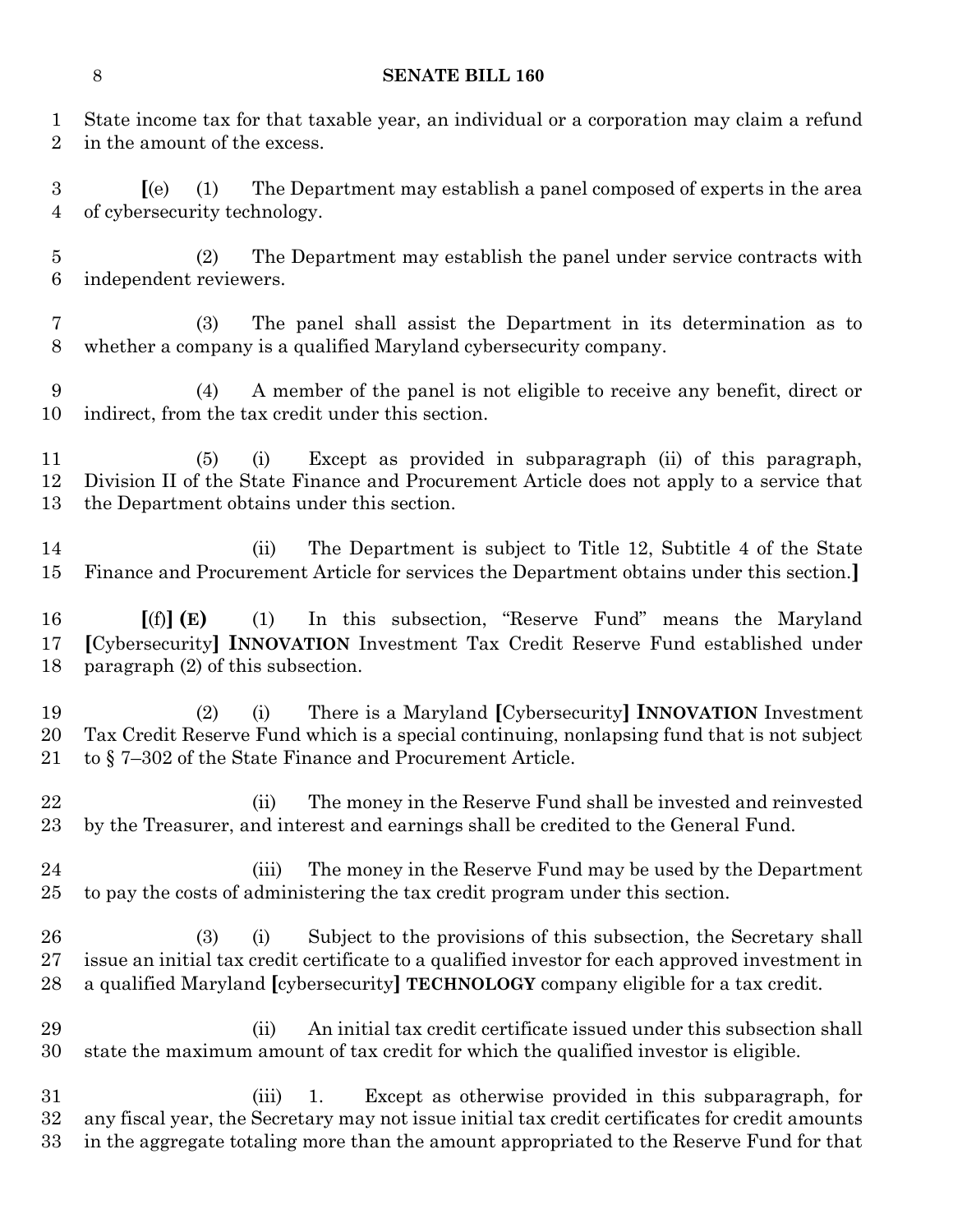fiscal year in the State budget as approved by the General Assembly, as reduced by the amount needed to pay the costs of administering the tax credit program under this section.

 2. If the aggregate credit amounts under initial tax credit certificates issued in a fiscal year total less than the amount appropriated to the Reserve Fund for that fiscal year, any excess amount shall remain in the Reserve Fund and may be issued under initial tax credit certificates for the next fiscal year.

 3. For any fiscal year, if funds are transferred from the Reserve Fund under the authority of any provision of law other than under paragraph (4) of this subsection, the maximum credit amounts in the aggregate for which the Secretary may issue initial tax credit certificates shall be reduced by the amount transferred.

 (iv) 1. Except as provided in subsubparagraph 2 of this subparagraph, for each fiscal year, the Governor shall include in the budget bill an appropriation of at least \$2,000,000 to the Reserve Fund.

 2. In fiscal year 2016, the Governor shall include in the budget bill an appropriation of at least \$1,500,000 to the Reserve Fund.

 (v) Notwithstanding the provisions of § 7–213 of the State Finance and Procurement Article, the Governor may not reduce an appropriation to the Reserve Fund in the State budget as approved by the General Assembly.

 (vi) Based on the actual amount of an investment made by a qualified investor, the Secretary shall issue a final tax credit certificate to the qualified investor.

 (4) (i) Except as otherwise provided in this paragraph, money appropriated to the Reserve Fund shall remain in the Reserve Fund.

23 (ii) 1. Within 15 days after the end of each calendar quarter, the Department shall notify the Comptroller as to each final credit certificate issued during the quarter:

26 26 A. the maximum credit amount stated in the initial tax credit certificate for the investment in the qualified Maryland **[**cybersecurity**] TECHNOLOGY** company; and

 B. the final certified credit amount for the investment in the qualified Maryland **[**cybersecurity**] TECHNOLOGY** company.

 2. On notification that an investment has been certified, the Comptroller shall transfer an amount equal to the credit amount stated in the initial tax credit certificate for the investment from the Reserve Fund to the General Fund.

 (iii) 1. Periodically, but not more frequently than quarterly, the Department may submit invoices for costs that have been incurred or are anticipated to be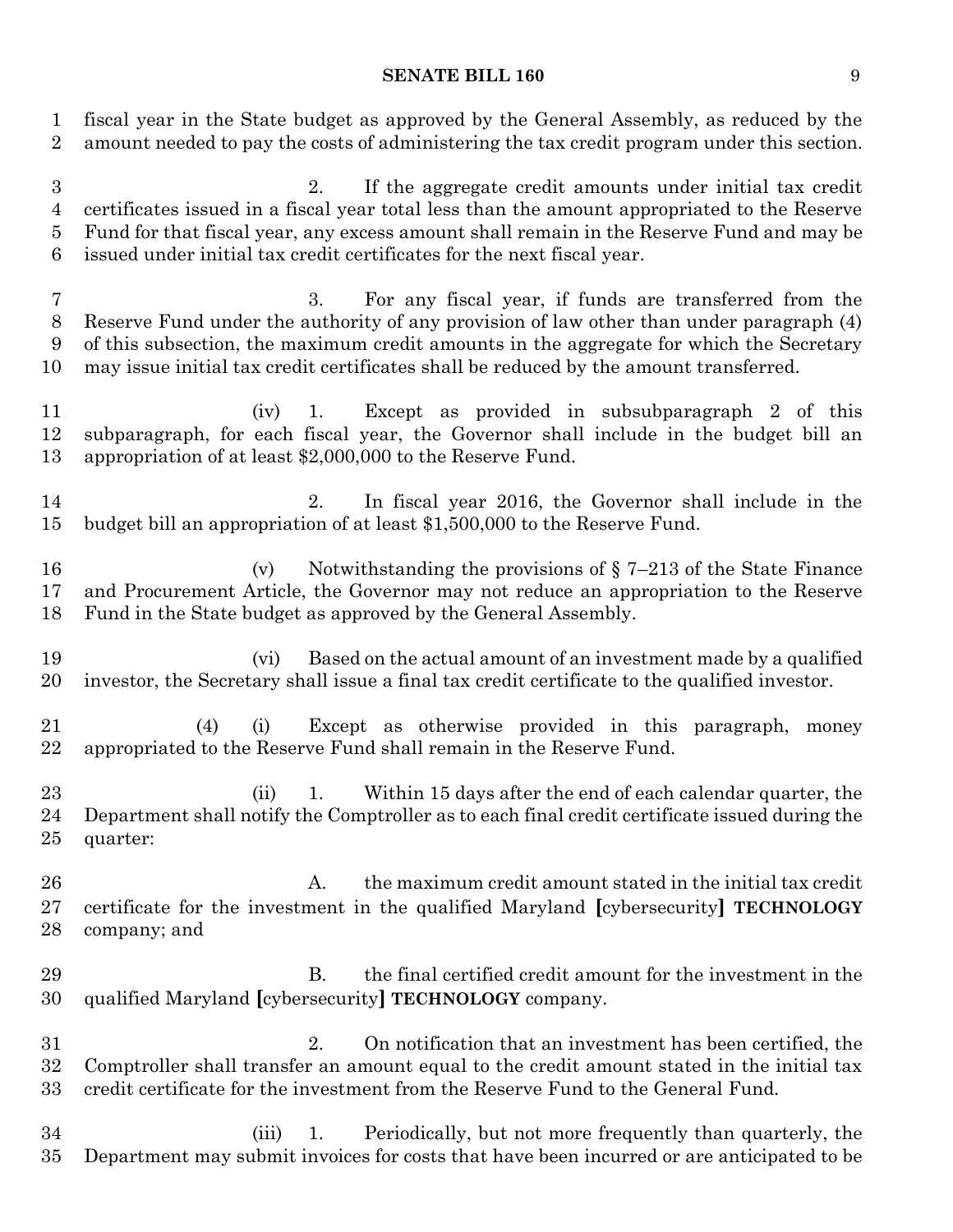| 1                                       | incurred in administering the tax credit program under this section.                                                                                                                                                                                                                                                                                                 |  |  |
|-----------------------------------------|----------------------------------------------------------------------------------------------------------------------------------------------------------------------------------------------------------------------------------------------------------------------------------------------------------------------------------------------------------------------|--|--|
| $\boldsymbol{2}$<br>3<br>4              | 2.<br>The Comptroller shall transfer money from the Reserve<br>Fund to the Department to pay for costs that have been incurred or are anticipated to be<br>incurred in administering the tax credit program under this section.                                                                                                                                      |  |  |
| $\overline{5}$<br>$\boldsymbol{6}$<br>7 | The credit claimed under this section shall be recaptured as<br>[(g)](F)<br>(1)<br>provided in paragraph (3) of this subsection if within 2 years from the close of the taxable<br>year for which the credit is claimed:                                                                                                                                             |  |  |
| $8\,$<br>9<br>10                        | (i)<br>the qualified investor sells, transfers, or otherwise disposes of the<br>ownership interest in the qualified Maryland [cybersecurity] TECHNOLOGY company that<br>gave rise to the credit; or                                                                                                                                                                  |  |  |
| 11<br>12                                | the qualified Maryland [cybersecurity] TECHNOLOGY company<br>(ii)<br>that gave rise to the credit:                                                                                                                                                                                                                                                                   |  |  |
| 13<br>14                                | operating<br>active business<br>with its<br>1.<br>ceases<br>as<br>an<br>headquarters and base of operations in the State; or                                                                                                                                                                                                                                         |  |  |
| 15<br>16                                | 2.<br>pays out as dividends or otherwise distributes the equity<br>investment.                                                                                                                                                                                                                                                                                       |  |  |
| 17<br>18<br>19<br>20                    | The credit claimed under this section shall be recaptured as provided<br>(2)<br>in paragraph (3) of this subsection if, within 4 months of receiving a qualified investment,<br>a qualified Maryland [cybersecurity] TECHNOLOGY company is not duly organized and<br>existing under the laws of any jurisdiction for the purposes of conducting business for profit. |  |  |
| 21<br>22                                | The amount required to be recaptured under this subsection is the<br>(3)<br>product of multiplying:                                                                                                                                                                                                                                                                  |  |  |
| 23<br>24<br>25                          | the total amount of the credit claimed or, in the case of an event<br>(i)<br>described in paragraph (1)(i) of this subsection, the portion of the credit attributable to the<br>ownership interest disposed of; and                                                                                                                                                  |  |  |
| 26<br>27                                | 100%, if the event requiring recapture of the credit occurs<br>(ii)<br>1.<br>during the taxable year for which the tax credit is claimed;                                                                                                                                                                                                                            |  |  |
| 28<br>29<br>30                          | 67%, if the event requiring recapture of the credit occurs<br>2.<br>during the first year after the close of the taxable year for which the tax credit is claimed;<br>or                                                                                                                                                                                             |  |  |
| 31<br>32<br>33                          | 33%, if the event requiring recapture of the credit occurs<br>3.<br>more than 1 year but not more than 2 years after the close of the taxable year for which the<br>tax credit is claimed.                                                                                                                                                                           |  |  |
| 34                                      | The qualified investor that claimed the credit shall pay the amount to<br>(4)                                                                                                                                                                                                                                                                                        |  |  |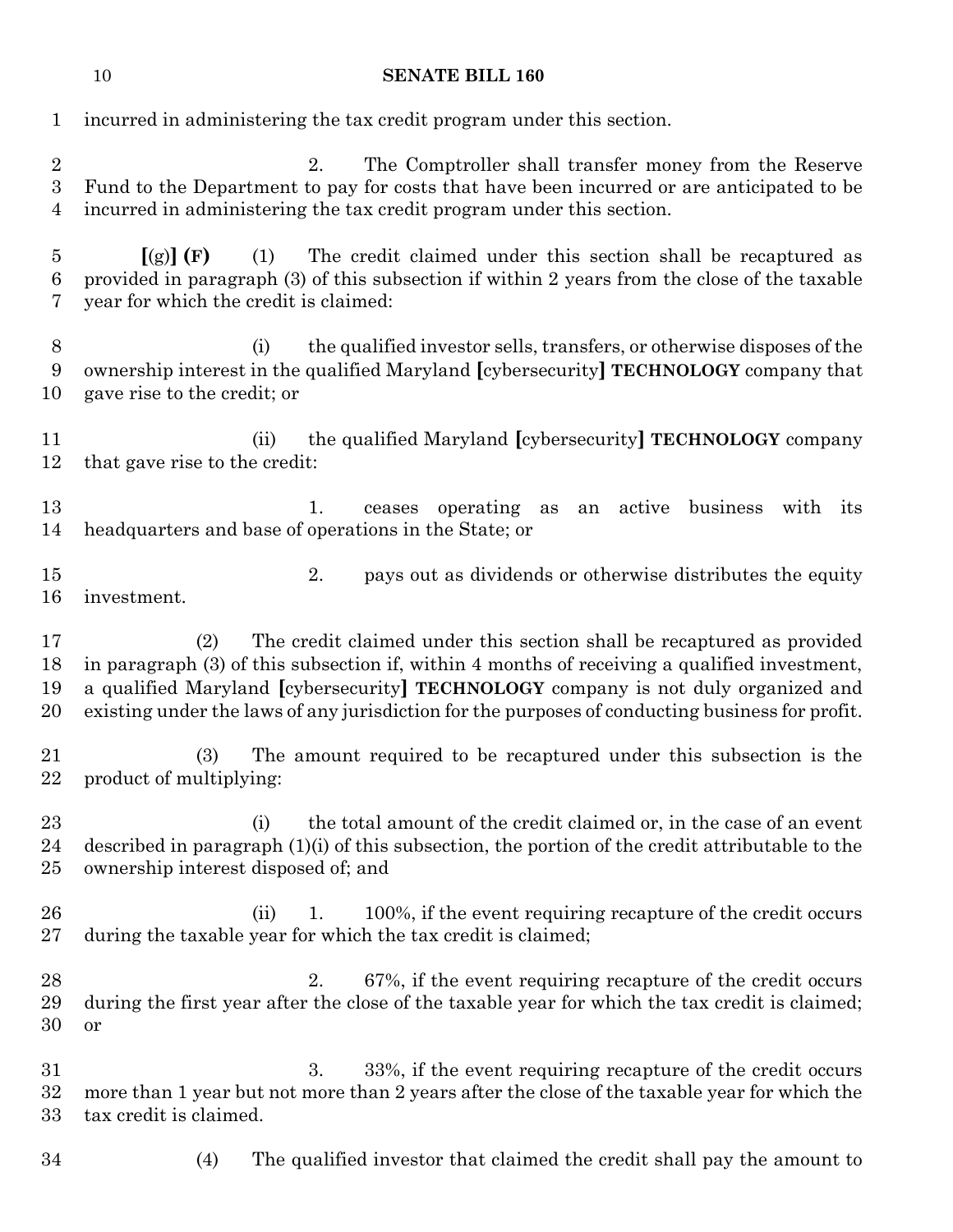be recaptured as determined under paragraph (3) of this subsection as taxes payable to the State for the taxable year in which the event requiring recapture of the credit occurs.

 **[**(h)**] (G)** (1) The Department may revoke its initial or final certification of an approved credit under this section if any representation made in connection with the application for the certification is determined by the Department to have been false.

 (2) The revocation may be in full or in part as the Department may determine and, subject to paragraph (3) of this subsection, shall be communicated to the qualified investor, the qualified Maryland **[**cybersecurity**] TECHNOLOGY** company, and the Comptroller.

 (3) The qualified investor shall have an opportunity to appeal any revocation to the Department prior to notification of the Comptroller.

 (4) The Comptroller may make an assessment against the qualified investor to recapture any amount of tax credit that the qualified investor has already claimed.

 **[**(i)**] (H)** (1) In accordance with § 2.5–109 of the Economic Development Article, the Department shall submit a report on the initial tax credit certificates awarded under this section for the calendar year.

 (2) The report required under paragraph (1) of this subsection shall include for each initial tax credit certificate awarded:

 (i) the name of the qualified investor and the amount of credit awarded or allocated to each qualified investor;

 (ii) the name and address of the qualified Maryland **[**cybersecurity**] TECHNOLOGY** company that received the investment giving rise to the credit under this section and the county where the qualified Maryland **[**cybersecurity**] TECHNOLOGY** company is located; and

- (iii) the dates of receipt and approval by the Department of all applications for initial tax credit certificates.
- (3) The report required under paragraph (1) of this subsection shall summarize for the categories of qualified investors:
- (i) the total number of applicants for initial tax credit certificates under this section in each calendar year;

 (ii) the number of applications for which initial tax credit certificates were issued in each calendar year; and